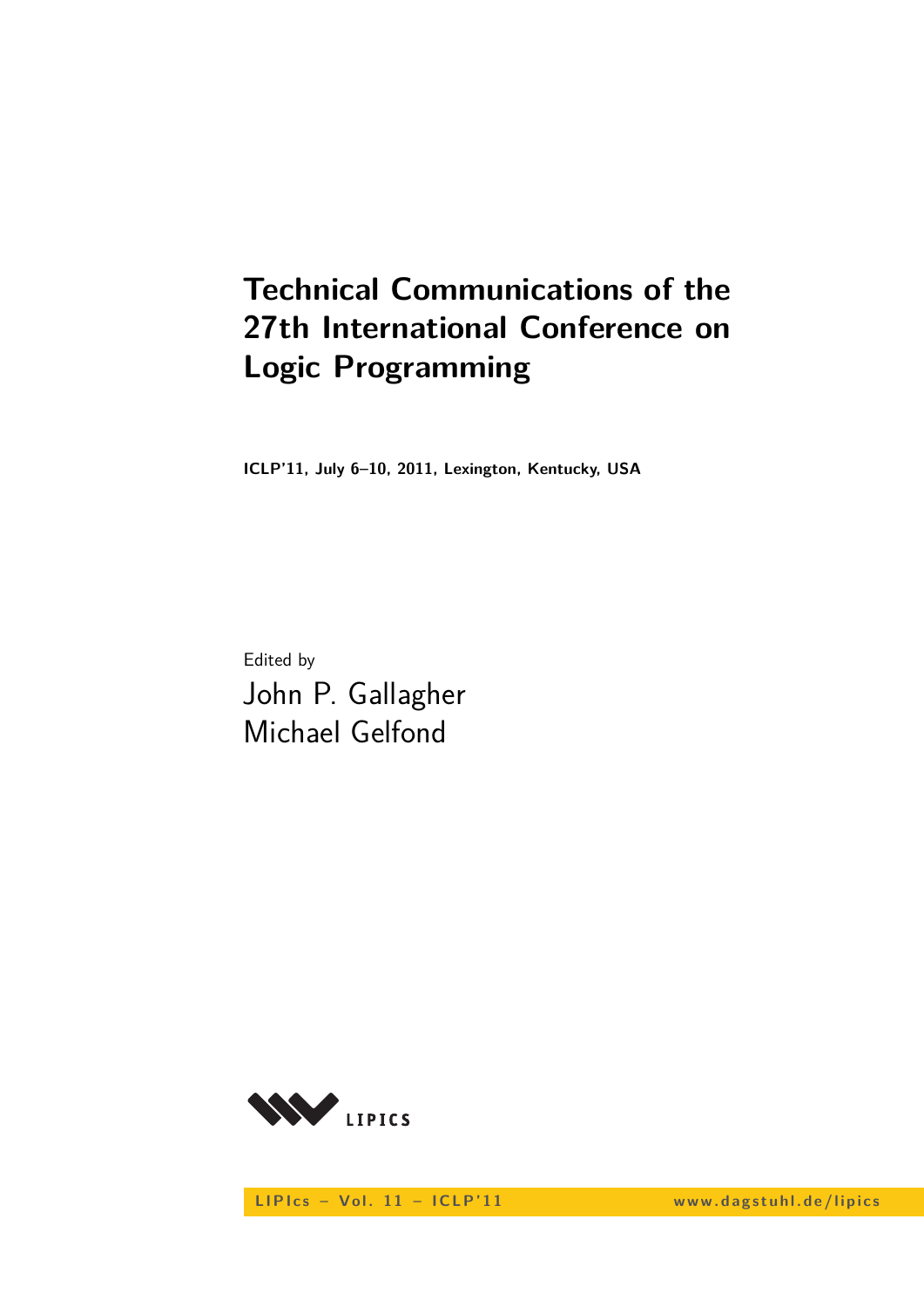#### Editors

| John P. Gallagher      | Michael Gelfond                               |
|------------------------|-----------------------------------------------|
| Roskilde University    | Department of Computer Science                |
| CBIT, Building 43.2    | Texas Tech University, College of Engineering |
| Universitetsvej 1      | Box 43104                                     |
| 4000 Roskilde, Denmark | Lubbock, Tx 79409, US                         |
| jpg@ruc.dk             | michael.gelfond@ttu.edu                       |

#### ACM Classification 1998

D.1.6 Logic Programming, D.2 Software Engineering, F.4.1 Mathematical Logic, I.2.4 Knowledge Representation Formalisms and Methods, I.2.8 Problem Solving, Control Methods, and Search

### **[ISBN 978-3-939897-31-6](http://www.dagstuhl.de/dagpub/978-3-939897-31-6)**

Published online and open access by

Schloss Dagstuhl – Leibniz-Center for Informatics GmbH, Dagstuhl Publishing, Saarbrücken/Wadern, Germany. Online available at [http://www.dagstuhl.de/dagpub/978-3-939897-31-6.](http://www.dagstuhl.de/dagpub/978-3-939897-31-6)

Publication date July, 2011

Bibliographic information published by the Deutsche Nationalbibliothek The Deutsche Nationalbibliothek lists this publication in the Deutsche Nationalbibliografie; detailed bibliographic data are available in the Internet at http://dnb.d-nb.de.

#### License



This work is licensed under a Creative Commons Attribution-NonCommercial-NoDerivs 3.0 Unported license: http://creativecommons.org/licenses/by-nc-nd/3.0/legalcode. In brief, this license authorizes each and everybody to share (to copy, distribute and transmit) the work under the following conditions, without impairing or restricting the authors' moral rights:

- Attribution: The work must be attributed to its authors. ω.
- Noncommercial: The work may not be used for commercial purposes.
- No derivation: It is not allowed to alter or transform this work.

The copyright is retained by the corresponding authors.

Digital Object Identifier: [10.4230/LIPIcs.ICLP.2011.i](http://dx.doi.org/10.4230/LIPIcs.ICLP.2011.i)

**[ISBN 978-3-939897-31-6](http://www.dagstuhl.de/dagpub/978-3-939897-31-6) ISSN 1868-8969 [www.dagstuhl.de/lipics](http://www.dagstuhl.de/lipics)**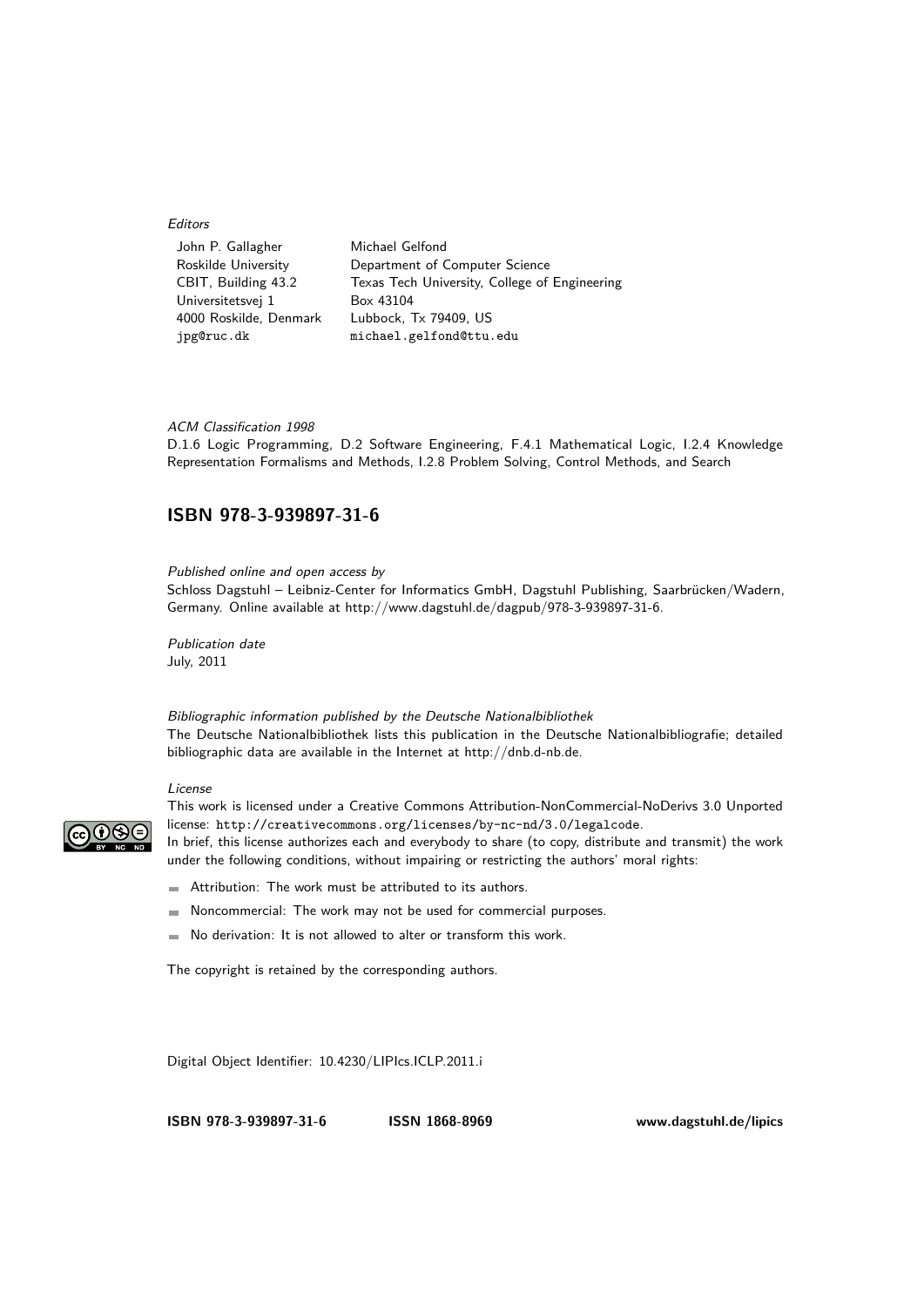## LIPIcs – Leibniz International Proceedings in Informatics

LIPIcs is a series of high-quality conference proceedings across all fields in informatics. LIPIcs volumes are published according to the principle of Open Access, i.e., they are available online and free of charge.

#### Editorial Board

- Susanne Albers (Humboldt University Berlin)
- Chris Hankin (Imperial College London)  $\overline{\phantom{a}}$
- Deepak Kapur (University of New Mexico)  $\blacksquare$
- Michael Mitzenmacher (Harvard University)  $\equiv$
- Madhavan Mukund (Chennai Mathematical Institute)  $\sim$
- Wolfgang Thomas (RWTH Aachen)  $\blacksquare$
- Vinay V. (Chennai Mathematical Institute)  $\blacksquare$
- Pascal Weil (Chair, University Bordeaux)  $\blacksquare$
- Reinhard Wilhelm (Saarland University, Schloss Dagstuhl)  $\sim$

### **ISSN 1868-8969**

## **[www.dagstuhl.de/lipics](http://www.dagstuhl.de/lipics)**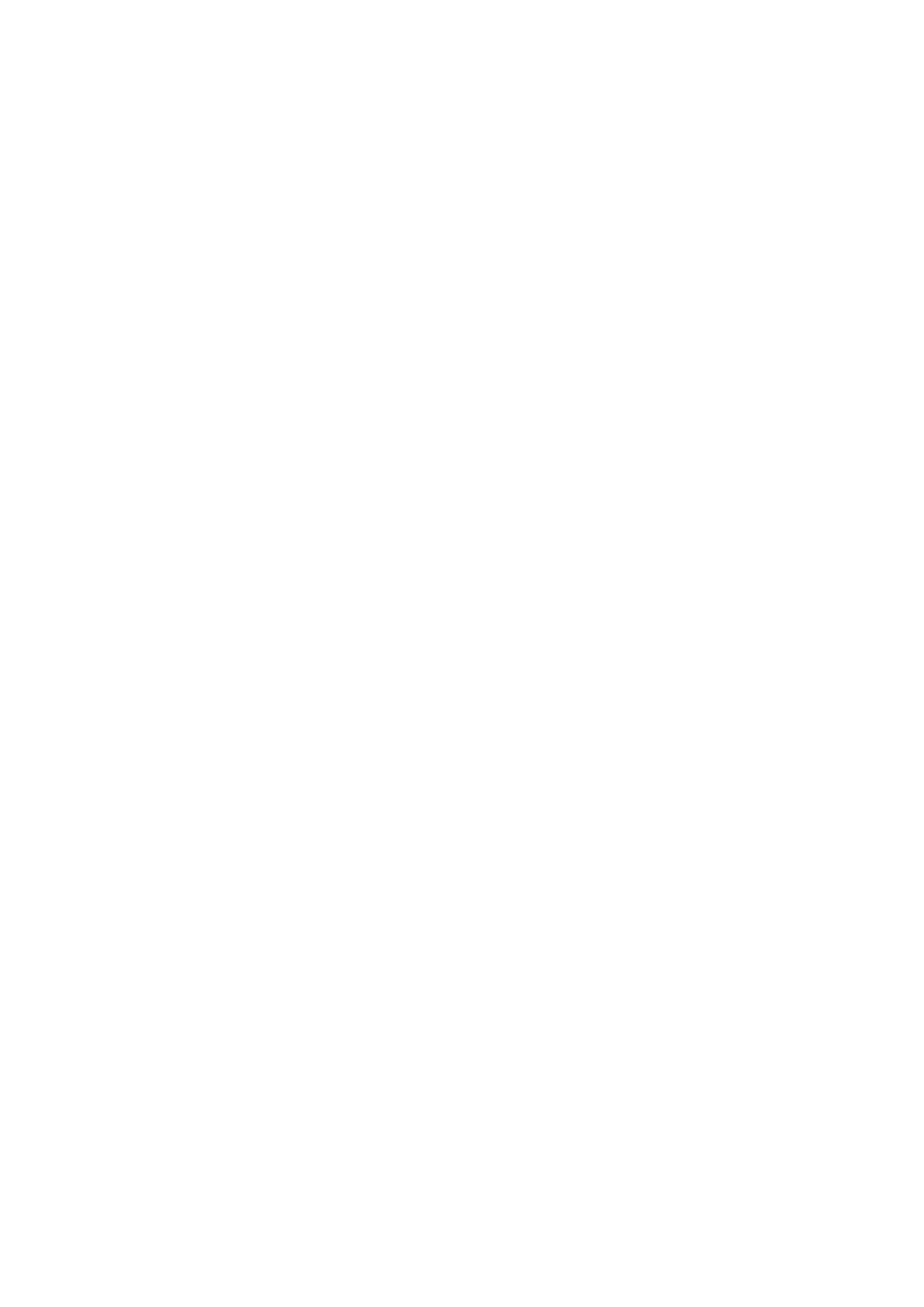## **Contents**

| Preface                                                                                                                             | $\mathbf{i}$ |
|-------------------------------------------------------------------------------------------------------------------------------------|--------------|
| <b>Technical Papers</b>                                                                                                             |              |
| Multi-Criteria Optimization in Answer Set Programming<br>Martin Gebser, Roland Kaminski, Benjamin Kaufmann, and Torsten Schaub      | -1           |
| Yet Another Characterization of Strong Equivalence                                                                                  | 11           |
| Evolution of Ontologies using ASP<br>Max Ostrowski, Giorgos Flouris, Torsten Schaub, and Grigoris Antoniou                          | 16           |
| Modelling GRAMMAR Constraints with Answer Set Programming                                                                           | 28           |
| Hybrid ASP                                                                                                                          | 40           |
| Representing the Language of the Causal Calculator in Answer Set Programming                                                        | 51           |
| Static Type Checking for the Q Functional Language in Prolog<br>Zsolt Zombori, János Csorba, and Péter Szeredi                      | 62           |
| Canonical Regular Types<br>Ethan K. Jackson, Nikolaj Bjørner, and Wolfram Schulte                                                   | 73           |
| Compiling Prolog to Idiomatic Java                                                                                                  | 84           |
| Synthesis of Logic Programs from Object-Oriented Formal Specifications                                                              | 95           |
| An Inductive Approach for Modal Transition System Refinement<br>Dalal Alrajeh, Jeff Kramer, Alessandra Russo, and Sebastian Uchitel | 106          |
| Constraints in Non-Boolean Contexts                                                                                                 |              |
| Minimizing the overheads of dependent AND-parallelism                                                                               | 128          |
| Smart test data generators via logic programming                                                                                    | 139          |
| Declarative Output by Ordering Text Pieces                                                                                          | -151         |
| Technical Communications of the 27th International Conference on Logic Programming (ICLP'11).                                       |              |

Technical Communications of the 27th International Conference on Logic Programming (ICLP'11).<br>Editors: John P. Gallagher and Michael Gelfond<br>[Leibniz International Proceedings in Informatics](http://www.dagstuhl.de/en/publications/lipics/)<br>LIPICS Schloss Dagstuhl – Leibni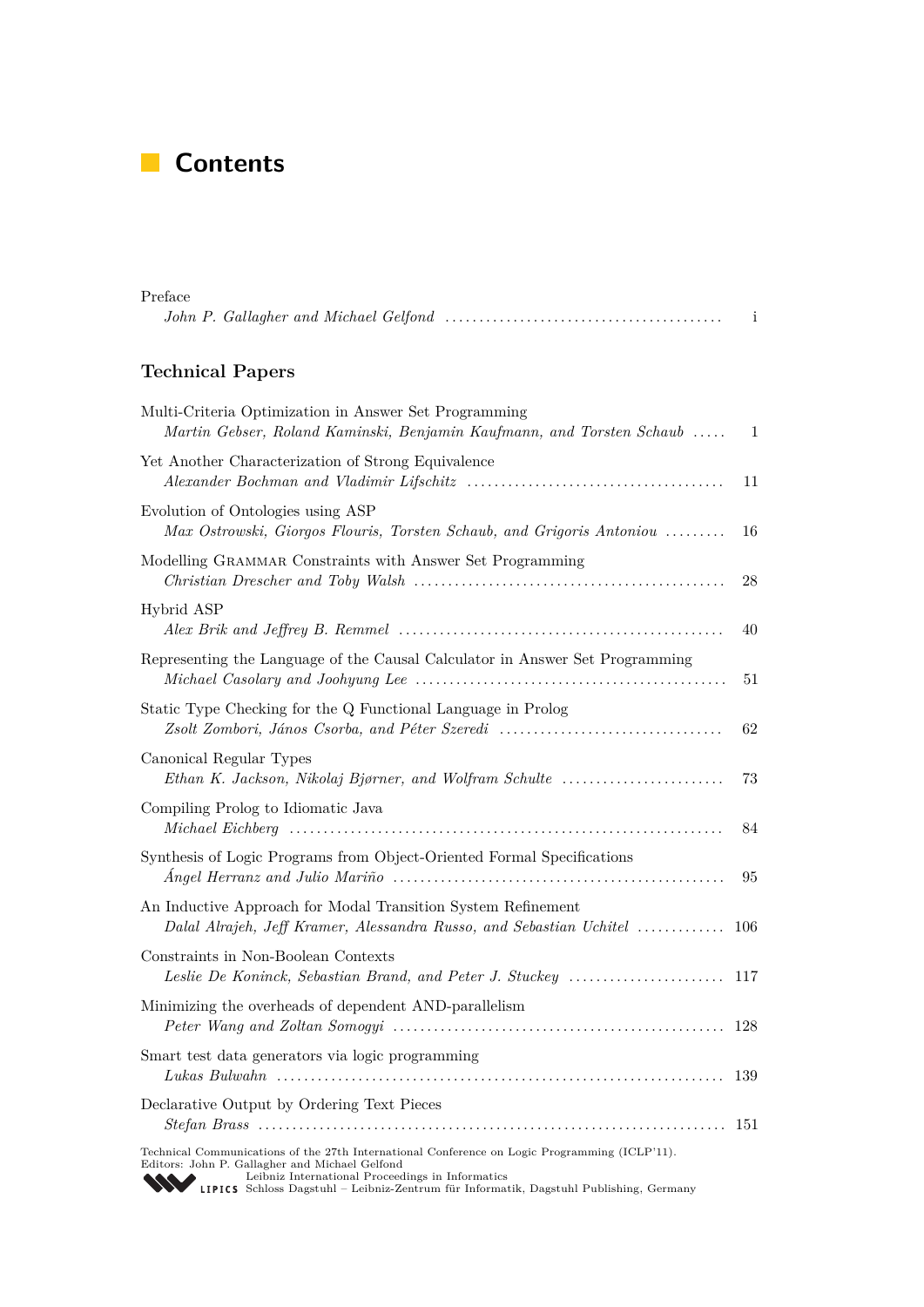## **vi Contents**

| Transaction Logic with Defaults and Argumentation Theories                                                                                       |     |
|--------------------------------------------------------------------------------------------------------------------------------------------------|-----|
| Multi-agent Confidential Abductive Reasoning                                                                                                     |     |
| BAAC: A Prolog System for Action Description and Agents Coordination                                                                             |     |
| Declarative Processing of Semistructured Web Data                                                                                                | 198 |
| CDAOStore: A Phylogenetic Repository Using Logic Programming and Web Services                                                                    |     |
| Bayesian Annotation Networks for Complex Sequence Analysis<br>Henning Christiansen, Christian Theil Have, Ole Torp Lassen and Matthieu Petit 220 |     |
| Improving the Outcome of a Probabilistic Logic Music System Generator by Using<br>Perlin Noise                                                   |     |
| Abduction in Annotated Probabilistic Temporal Logic                                                                                              |     |

## **Doctoral Consortium**

| Automatic Parallelism in Mercury                                          |  |
|---------------------------------------------------------------------------|--|
| Consistency Techniques for Hybrid Simulations.                            |  |
| Extensions of Answer Set Programming                                      |  |
| A Semiring-based framework for fair resources allocation                  |  |
| Promoting Modular Nonmonotonic Logic Programs                             |  |
| Correct Reasoning about Logic Programs                                    |  |
| Accepting the natural order of rules in a logic program with preferences  |  |
| Implementation of Axiomatic Language                                      |  |
| Two Phase Description Logic Reasoning for Efficient Information Retrieval |  |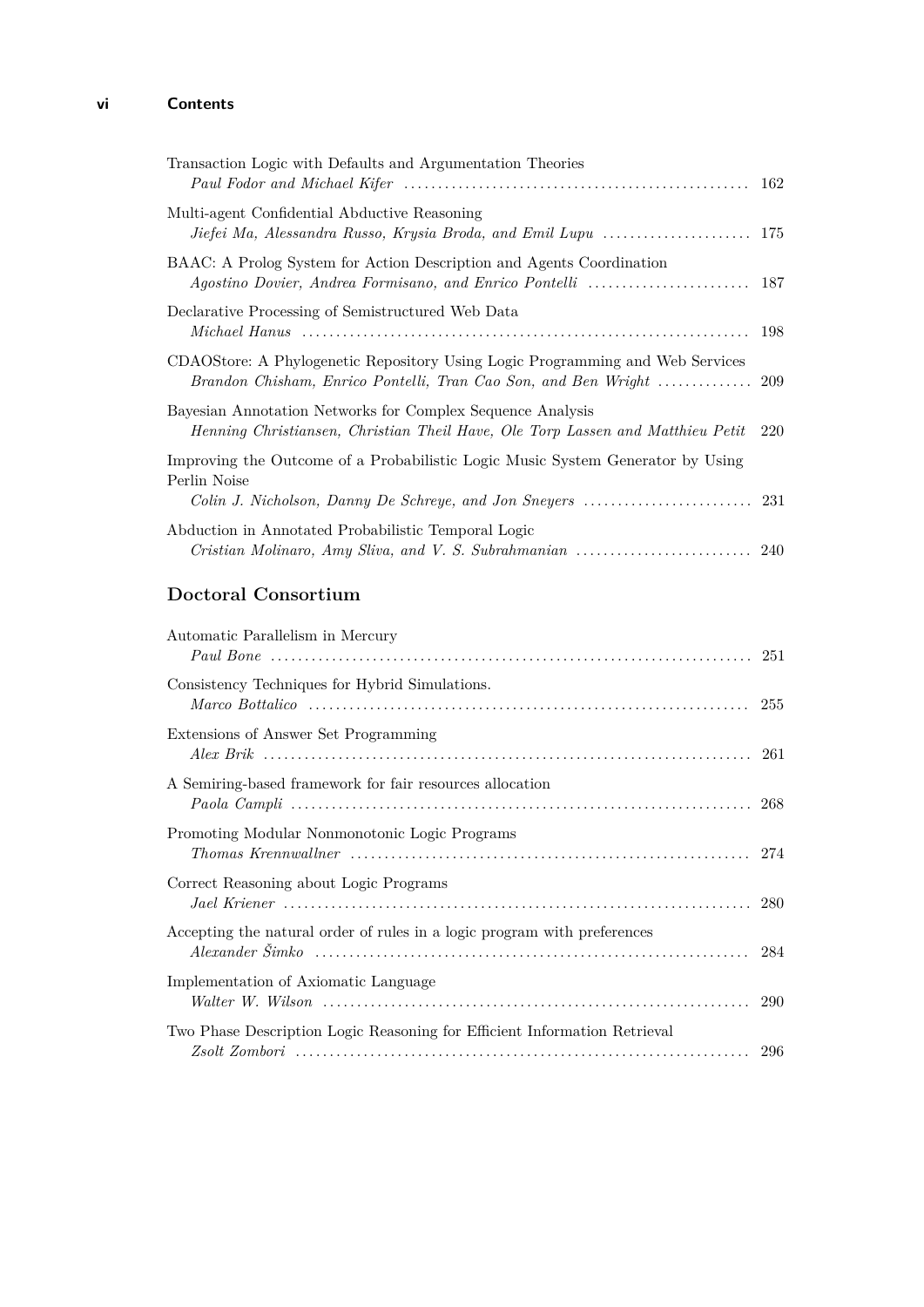## **Preface**

Following the initiative in 2010 taken by the Association for Logic Programming and Cambridge University Press, the full papers accepted for the International Conference on Logic Programming again appear as a special issue of Theory and Practice of Logic Programming (TPLP) and shorter papers appear in Leibniz International Proceedings in Informatics (LIPIcs) series, published on line through the Dagstuhl Research Online Publication Server (DROPS). Both sets of papers were presented by their authors at the 27th ICLP. Together, the journal special issue and the volume of short technical communications constitute the *proceedings* of ICLP.

Papers describing original, previously unpublished research and not simultaneously submitted for publication elsewhere were solicited in all areas of logic programming including but not restricted to: *Theory* (Semantic Foundations, Formalisms, Non-monotonic Reasoning, Knowledge Representation), *Implementation* (Compilation, Memory Management, Virtual Machines, Parallelism), *Environments* (Program Analysis, Transformation, Validation, Verification, Debugging, Profiling, Testing), *Language Issues* (Concurrency, Objects, Coordination, Mobility, Higher Order, Types, Modes, Assertions, Programming Techniques), *Related Paradigms* (Abductive Logic Programming, Inductive Logic Programming, Constraint Logic Programming, Answer-Set Programming), and *Applications* (Databases, Data Integration and Federation, Software Engineering, Natural Language Processing, Web and Semantic Web, Agents, Artificial Intelligence, Bioinformatics).

There were four broad categories for submissions: (1) technical papers for describing technically sound, innovative ideas that can advance the state of the art of logic programming; (2) application papers, where the emphasis is on their impact on the application domain; (3) system and tool papers, where the emphasis is on the novelty, practicality, usability and general availability of the systems and tools described; and (4) technical communications, aimed at describing recent developments, new projects, and other materials that are not ready for main publication as standard papers. The length limit for full papers was set at 15 pages plus bibliography for full papers (approximately in line with the length of TPLP technical notes) and for technical communications at 10 pages total.

In response to the call for papers we received 67 submissions. Of those, 64 were full papers submitted to the TPLP special issue track (21 of them applications or systems papers). The program chairs acting as guest editors organized the refereeing process with the help of the program committee and numerous external reviewers.1 Each paper was reviewed by at least three anonymous referees who provided full written evaluations. After the first round of refereeing 43 full papers remained. Of these, 23 went through a full second round of refereeing with written referee reports. Finally, all 43 papers went through a final, copy-editing round. In the end the special issue contains 19 technical papers, 3 application papers, and 1 systems and tools paper. During the first phase of reviewing the papers submitted to the technical communications track were also reviewed by at least three anonymous referees providing full written evaluations. Also, a number of full paper submissions were moved during the reviewing process to the technical communications track. Finally, 23 papers were accepted as technical communications and are published in this volume. The list of the 23 accepted full papers appearing in the TPLP special issue follows:

Technical Communications of the 27th International Conference on Logic Programming (ICLP'11). Editors: John P. Gallagher and Michael Gelfond

[Leibniz International Proceedings in Informatics](http://www.dagstuhl.de/en/publications/lipics/)

SCHLOSS Dagstuhl – Leibniz-Zentrum für Informatik, Dagstuhl Publishing, Germany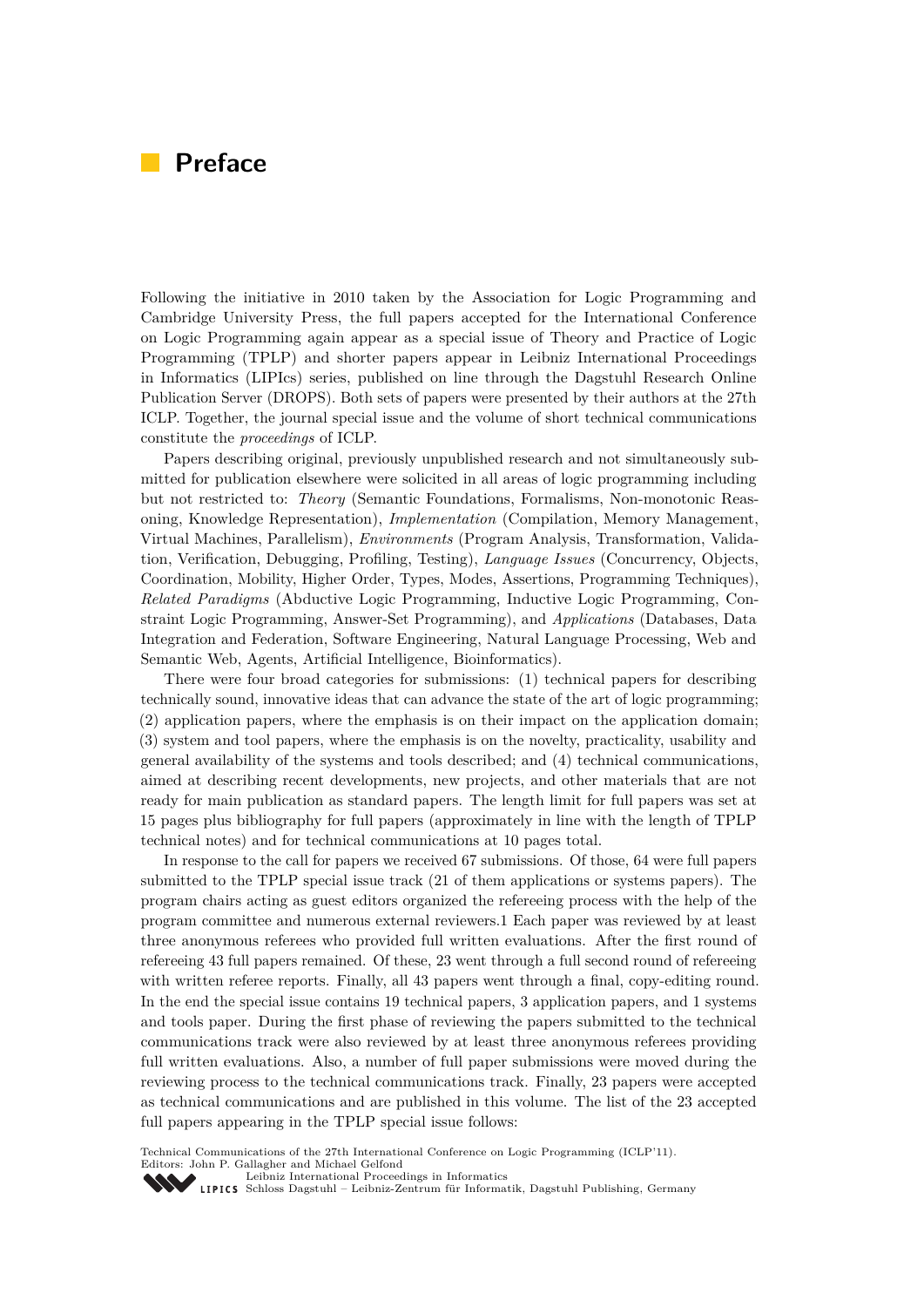#### **Regular Papers**

- Complex Optimization in Answer Set Programming *Martin Gebser, Roland Kaminski and Torsten Schaub*
- On the Correctness of Pull-Tabbing *Sergio Antoy*
- (Co-)Inductive Semantics for Constraint Handling Rules *Rémy Haemmerlé*
- The Magic of Logical Inference in Probabilistic Programming *Bernd Gutmann, Ingo Thon, Angelika Kimmig, Maurice Bruynooghe and Luc De Raedt*
- RedAlert: Determinacy Inference for Prolog *Jael Kriener and Andy King*
- On Combining Linear-Based Strategies for Tabled Evaluation of Logic Programs *Ricardo Rocha and Miguel Areias*
- Estimating the overlap between dependent computations for automatic parallelization *Paul Bone, Zoltan Somogyi and Peter Schachte*
- Transition Systems for Model Generators A Unifying Approach *Yuliya Lierler and Miroslaw Truszczynski*
- Efficient Instance Retrieval of Subgoals for Subsumptive Tabled Evaluation of Logic Programs *Flavio Cruz and Ricardo Rocha*
- Non-termination Analysis of Logic Programs with integer arithmetics *Dean Voets and Daniel De Schreye*
- A Structured Alternative to Prolog with Simple Compositional Semantics *António Porto*
- The PITA System: Tabling and Answer Subsumption for Reasoning under Uncertainty *Fabrizio Riguzzi and Terrance Swift*
- Normative Design using Inductive Learning *Domenico Corapi, Alessandra Russo, Marina De Vos, Julian Padget and Ken Satoh*
- Abstract Diagnosis of Timed Concurrent Constraint programs *Marco Comini, Laura Titolo and Alicia Villanueva*
- Parallel Backtracking with Answer Memoing for Independent And-Parallelism *Pablo Chico De Guzmán, Amadeo Casas, Manuel Carro and Manuel Hermenegildo*
- SAT-Based Termination Analysis Using Monotonicity Constraints over the Integers *Amir M. Ben-Amram, Michael Codish, Carsten Fuhs, Jürgen Giesl and Igor Gonopolskiy*
- Observational equivalences for Linear Logic CC languages *Rémy Haemmerlé*